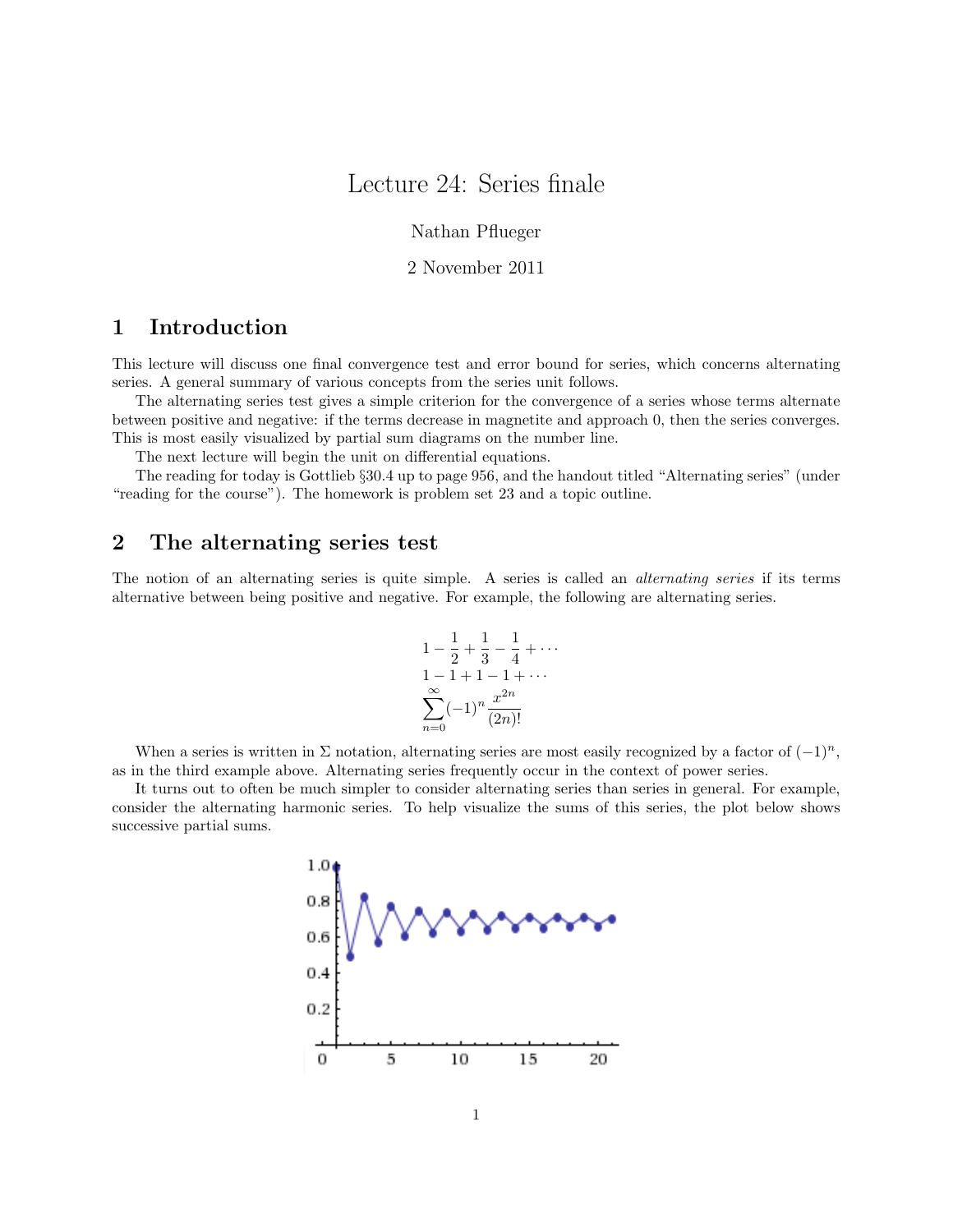Two features are apparent: the partial sums are bouncing back and forth around the eventual sum (alternating between being above and below it), and each sum is either an upper bound or lower bound for all the sums that follow it.

What caused this to happen in the picture? The essential fact is that the magnitudes of the terms are decreasing. Reasoning in this way give the following result.

**Theorem 2.1** (Alternating series test). If the terms of an alternating series are decreasing in magnitude and approach 0, then the series converges. In symbols, a series  $\sum_{n=0}^{\infty}(-1)^n a_n = a_0 - a_1 + a_2 - a_3 + \cdots$ , where each  $a_n$  is positive, will converge if  $a_0 > a_1 > a_2 > \cdots$  and  $\lim_{n \to \infty} a_n = 0$ .

In fact, a little bit more can be said about such alternating series: it is very easy to obtain error bounds for partial sums (i.e. bounds on the distance between a partial sum and the eventual sum).

Suppose that  $a_0 - a_1 + a_2 - a_3 + \cdots$  is an alternating series with  $a_0 > a_1 > a_2 > \cdots$ . Denote by  $s_n$  the partial sum  $s_n = a_0 - a_1 + a_2 - \cdots \pm a_n$ . Then notice that if n is even, then  $s_n$  is an upper bound for all later partial sums, while if n is odd then  $s_n$  is a lower bound. In particular, the eventual limit (if it exists) must lie somewhere between  $s_n$  and  $s_{n+1}$ . This means, in particular, that the error of  $s_n$  (the difference between is and the total sum) is bounded by  $|s_{n+1} - s_n| = a_{n+1}$ . Thus we obtain the following.

**Theorem 2.2** (Alternating series error estimate). Suppose  $a_0 - a_1 + a_2 - a_3 + \cdots$  is an alternating series with  $a_0 > a_1 > a_2 > \cdots$  and such that  $\lim_{n\to\infty} a_n = 0$ . Let the sum of this series be s. Then the error of the partial sum  $s_n$  is at most  $|a_{n+1}|$ . In other words,

$$
|(a_0 - a_1 + a_2 - \dots \pm a_n) - s| < a_{n+1}
$$

In other words: the error of a partial sum of the series is bounded by the next term in the series.

*Example* 2.3. We have mentioned that the sum of the alternating harmonic series  $1 - \frac{1}{2} + \frac{1}{3} - \frac{1}{4} + \cdots$  is ln 2 (this comes from the Taylor series of  $\ln x$  centered at 1). How many terms must be added to guarantee an error of less than  $1/100$  from the actual value of  $\ln 2$ ?

Consider a partial sum  $1 - \frac{1}{2} + \cdots \pm \frac{1}{n}$ . By he alternating series error estimate, the difference between this value and ln 2 is bounded in magnitude by the absolute value of the next term, i.e.  $\frac{1}{n+1}$ . If we want this error to be less than 0.01, we must ensure that  $\frac{1}{n+1} \leq \frac{1}{100}$ , i.e.  $n \geq 99$ .

So  $1-\frac{1}{2}+\frac{1}{3}-\cdots+\frac{1}{99}$  estimates ln 2 to within an error of 0.01. Note that this is quite a bit of computation to have to do for this level of accuracy – in practice, more efficient methods should be used.

Note also that since the next terms to be added is  $-\frac{1}{100}$ , this partial sum is in fact an *upper bound* for the actual value ln 2.

*Example* 2.4. Estimate  $\frac{1}{e}$  to within an error of 0.01.

We can use the Maclaurin series for  $e^x$  to see that  $\frac{1}{e} = 1 - 1 + \frac{1}{2} - \frac{1}{3!} + \cdots$ . This is an alternating series with terms decreasing in magnitude and approaching 0. The partial sum  $1 - 1 + \frac{1}{2} - \frac{1}{3!} + \cdots + (-1)^n \frac{1}{n!}$ <br>must have error of at most the size of the next term,  $\frac{1}{(n+1)!}$ . Therfore, we need *n* to be large enough  $\frac{1}{(n+1)!} < \frac{1}{100}$ , i.e.  $(n+1)! > 100$ . Since  $5! = 120 > 100$ ,  $n = 4$  will suffice.

Therefore the sum  $1 - 1 + \frac{1}{2} - \frac{1}{3!} + \frac{1}{4!} = \frac{1}{2} - \frac{1}{6} + \frac{1}{24} = \frac{3}{8}$  is an estimate of  $\frac{1}{e}$ , with error of at most  $\frac{1}{120}$  < 0.01. In fact, it is an overestimate since the last term included was positive.

Note, in fact, that this error bound is the same as what would be obtained from the Taylor remained theorem.

#### 3 Glossary of series terms

The following glossary lists and gives brief descriptions of most of the important terms from the unit on series.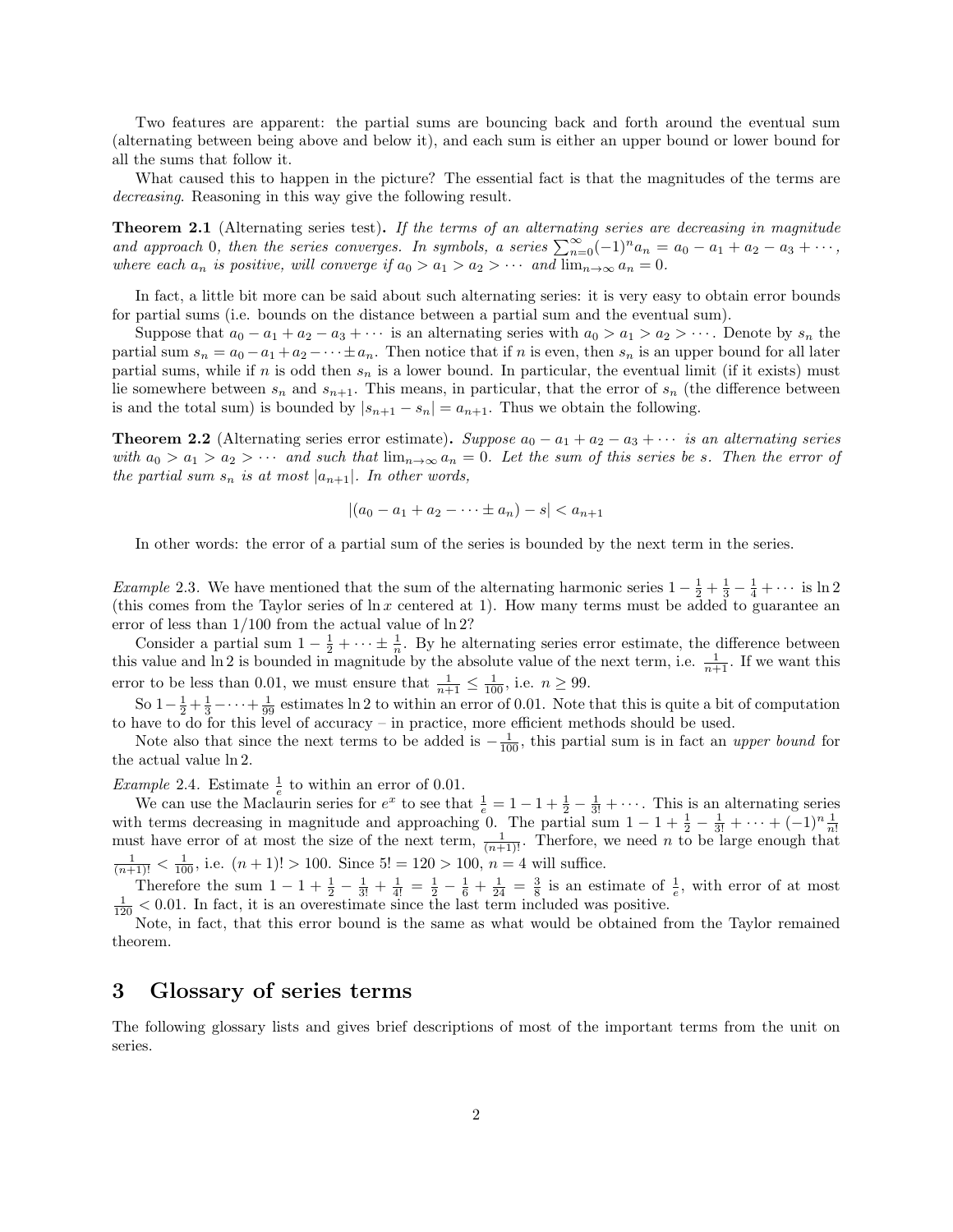- Absolute convergence A series is absolutely convergent if the sum of the absolute values of the terms converges. Absolute convergence implies convergence.
- Alternating series. A series whose terms alternative between positive and negative.
- Alternating series error estimate. An error bound for the partial sums of an alternating series. If a series passes the alternating series test (see below), then the error of a partial sum (distance from it to the true sum) is less than the size of the next term.
- Alternating series test. A convergence test. If an alternating series has terms approaching zero and decreasing in magnitude, then it converges.
- Asymptotics. A variation on the comparison test, useful for studying sums of complicated expressions. Given two series that are asymptotic (denoted  $a_n \sim b_n$ ), if the terms of  $b_n$  are positive, then one series converges if and only if the other does.
- Comparison test. A method to show convergence or divergence, applicable only to series with positive terms. If one series bounds another, than divergence of the smaller series means divergence of the larger, and convergence of the larger series means convergence of the smaller.
- Conditional convergence. A series converges conditionally if it converges, but it is not absolutely convergent (for example,  $1 - \frac{1}{2} + \frac{1}{3} - \frac{1}{4} + \cdots$ ).
- Convergence. A series converges if its partial sums approach a limit, which is called the sum.
- Geometric series. A simple type of series, often used for comparison. A series is geometric if all paris of consecutive terms have the same ratio. Such series converge if and only if the ratio r is less than 1 in magnitude, in which case the sum is equal to the first term multiplied by  $\frac{1}{1-r}$ .
- *Harmonic series*. A famous divergent series. It is  $1 + \frac{1}{2} + \frac{1}{3} + \cdots$ . It diverges to infinity, albeit very slowly (the *n*th partial sum is within 1 of  $\ln n$ ).
- Initial segments don't matter. A mantra. While initial terms in a series may drastically affect its sum. they do not affect convergence: one may always throw out any number of initial terms before studying convergence.
- Integral test. A method to show convergence or divergence. If the terms of a series are given by values of a positive and decreasing function, then the series converges if and only if the improper integral of the function converges.
- Interval of convergence. The set of all values where a power series converges.
- *Maximal open interval of convergence*. The largest open interval on which a power series converges. It is determined entirely by the radius of convergence and the center, as  $(c - R, c + R)$ . It is preserved under differentiation and integration of the power series.
- *Nth term test.* A convergence criterion. If the terms of a series do not approach  $0$ , then the series diverges. If they do approach 0, the series may diverge or may converge.
- Partial sum. The sum of the first  $n$  terms of a series. A series converges if and only if the partial sums approach a limit as  $n \to \infty$ .
- Power series. A series whose terms include a factor  $(x-c)^n$  (where c is a constant, and x is a variable). Substituting a chosen value of  $x$  gives a series in the ordinary sense, which may converge or diverge depending on the value of  $x$ .
- Power series representation. A power series which converges in some interval around the center to a particular function  $f(x)$ . Such a representation is unique; it must be the Taylor series.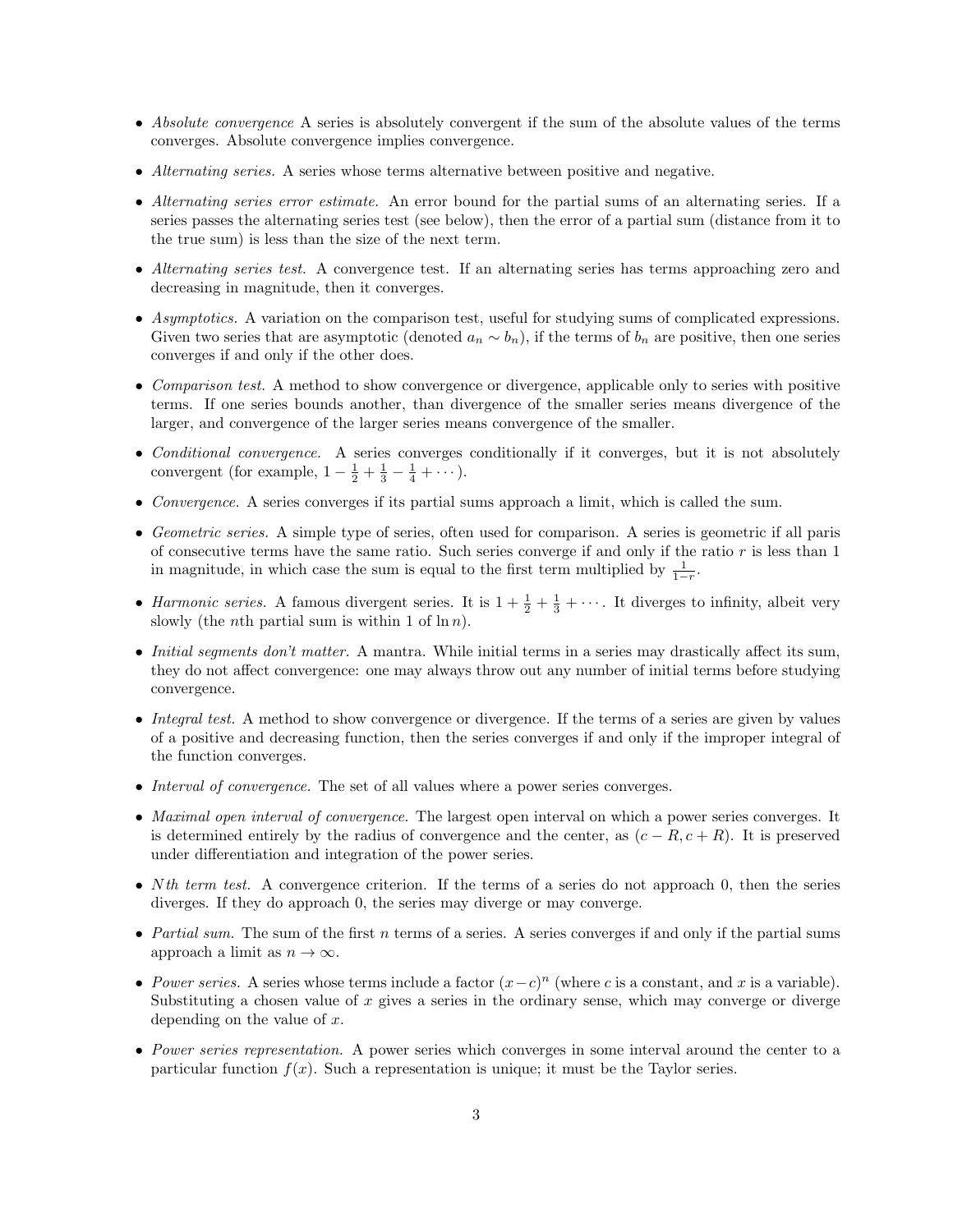- p-series An example of uncreative naming. A p-series is a series of the form  $\sum \frac{1}{n^p}$ . Such a series converges if and only if  $p > 1$ .
- Ratio test. A convergence test, based on comparison to geometric series. If the limit of the ratios of the absolute values of consecutive terms approach a limit  $L$ , then  $L < 1$  implies the series converges absolutely,  $L > 1$  implies that the series diverges, and  $L = 1$  is inconclusive.
- Radius of convergence. A way to describe the convergence of a power series. It is a threshold  $R$ , such that the power series converges absolutely for inputs less than this distance, and diverges for inputs that are greater. The value  $R$  is preserved under integration and differentiation of the series.
- Ratio test. A convergence test, based on comparison to geometric series. If the limit of the nth roots of the absolute values of terms approach a limit  $L$ , then  $L < 1$  implies the series converges absolutely,  $L > 1$  implies that the series diverges, and  $L = 1$  is inconclusive.
- Series. An infinite sum.
- Taylor series. A type of power series, obtained by first choosing a function and a center, and selecting the terms to be  $\frac{f^{(n)}(c)}{n!}$  $\frac{n!}{n!}(x-c)^n$ . If the function has a power series representation, this is the only possible series that it could be.
- Zeno's paradox. An early and influential example of series being confusing.

I probably have forgotten some important terms and examples; feel free to point out more things I should add.

#### 4 A series flowchart

The following is a rough list of steps to follow to try to determine whether a given series converges. It is kind of like a choose your own adventure. Of course you

Suppose that the series is given as

$$
a_1+a_2+a_3+\cdots.
$$

- 1. Do you recognize the series from somewhere (p-series, geometric, value of a Taylor series evaluated at some point)?
- 2. ( $N^{th}$  term test) Do the terms approach 0, i.e. is  $\lim_{n\to\infty} a_n = 0$ ? If not, the series **diverges**. If so, continue.
- 3. (Alternating series) Is your series alternating? If so, see if the terms are decreasing in size. If so, the series converges. If not, continue.
- 4. (Absolute values) Replace all the terms of the series with their absolute values, go back to step 1 and see if this new series converges. If so, then the series converges absolutely. If not, then it may still converge conditionally, but unless the alternating series test worked, you may have to be clever to show this.
- 5. (Comparison) If the series has positive terms, see if you can simplify it asymptotically, compare it to another simpler series, or (in case the terms are decreasing) compare it to an improper integral.
	- Comparing to integrals, the integral converges if and only if the series converges.
	- In asymptotic comparison of positive series, one series converges if and only if the other converges.
	- When directly comparing (using  $\leq$  or  $\leq$ ), the smaller series will converge if the larger converges. and the larger will diverge if the smaller diverges.